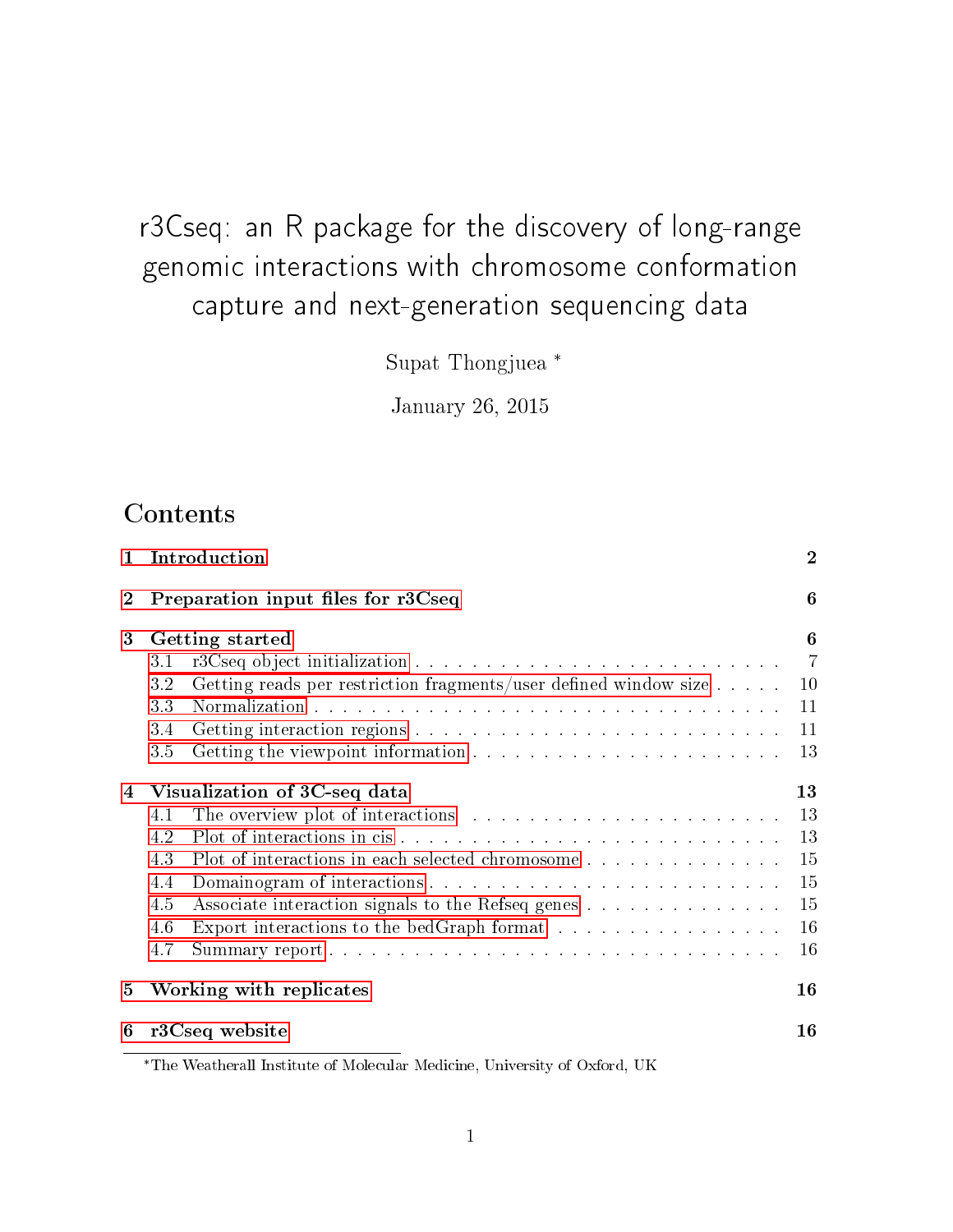#### [7 Session Info](#page-15-4) 16

#### Abstract

The coupling of chromosome conformation capture (3C)-based and next-generation sequencing (NGS) enable high-throughput detection of long-range genomic interactions via the generation of novel ligation products between DNA sequences that are closely juxtaposed in vivo. These interactions may involve promoter regions, enhacers and other regulatory and structural elements of chromosomes, and can reveal key details in the regulation of gene expression. 3C-seq is a a variant of the method for the detection of interactions between one chosen genomic element (viewpoint) and the rest of the genome. We present an R/Bioconductor package called  $r3Cseq$ , designed to perform 3C-seq data analysis in a number of different experimental designs, with or without a control experiment. The package can also be used to perform data analysis for the experiment with replicates. The package provides functions to perform 3C-seq data normalization, statistical analysis for cis/trans interactions and visualization to facilitate the identification of genomic regions that physically interact with the given viewpoints of interest. The r3Cseq package greatly facilitates hypothesis generation and the interpretation of experimental results.

# <span id="page-1-0"></span>1 Introduction

This vignette describes how to use the r3Cseq package. r3Cseq is a Bioconductorcompliant R package designed to facilitate the identification of interaction regions generated by chromosome conformation capture and next-generation sequencing (3C-seq). The fundamental principles of 3C-seq briefly described in the following [Soler et al.](#page-17-0) [\(2010\)](#page-17-0) (Figure [1\)](#page-2-0), isolated cells are treated with a cross-linking agent to preserve in vivo nuclear proximity between DNA sequences. The DNA isolated from these cells is then digested using a primary restriction enzyme, typically a 6-base pairs cutting enzyme such as HindIII, EcoRI or BamHI. The digested product is then ligated under dilute conditions to favor intra-molecular over inter-molecular ligation events. This digested and ligated chromatin yields composite sequences representing (distal) genomic regions that are in close physical proximity in the cell nucleus. The digested and ligated chromatin is then de-crosslinked and subjected to a second restriction digest using either Nla III or Dpn II (a 4-cutter) as a secondary restriction enzyme to decrease the fragment sizes. The resulting digested DNA is then ligated again under diluted conditions, creating small circular fragments. These fragments are inverse PCR-amplified using primers specific for a genomic region of interest (eg. promoter, enhancer, or any other element potentially involved in long-range interactions), termed the "viewpoint". The amplified fragments are then sequenced using massively parallel high-throughput sequencing. Because the 3Cseq procedure hybrid DNA molecules being a combination of viewpoint-specific primers followed by sequences dervied from the ligated interaction fragments. As such, these composite sequences are unmappable and need to be trimmed to removed the viewpoint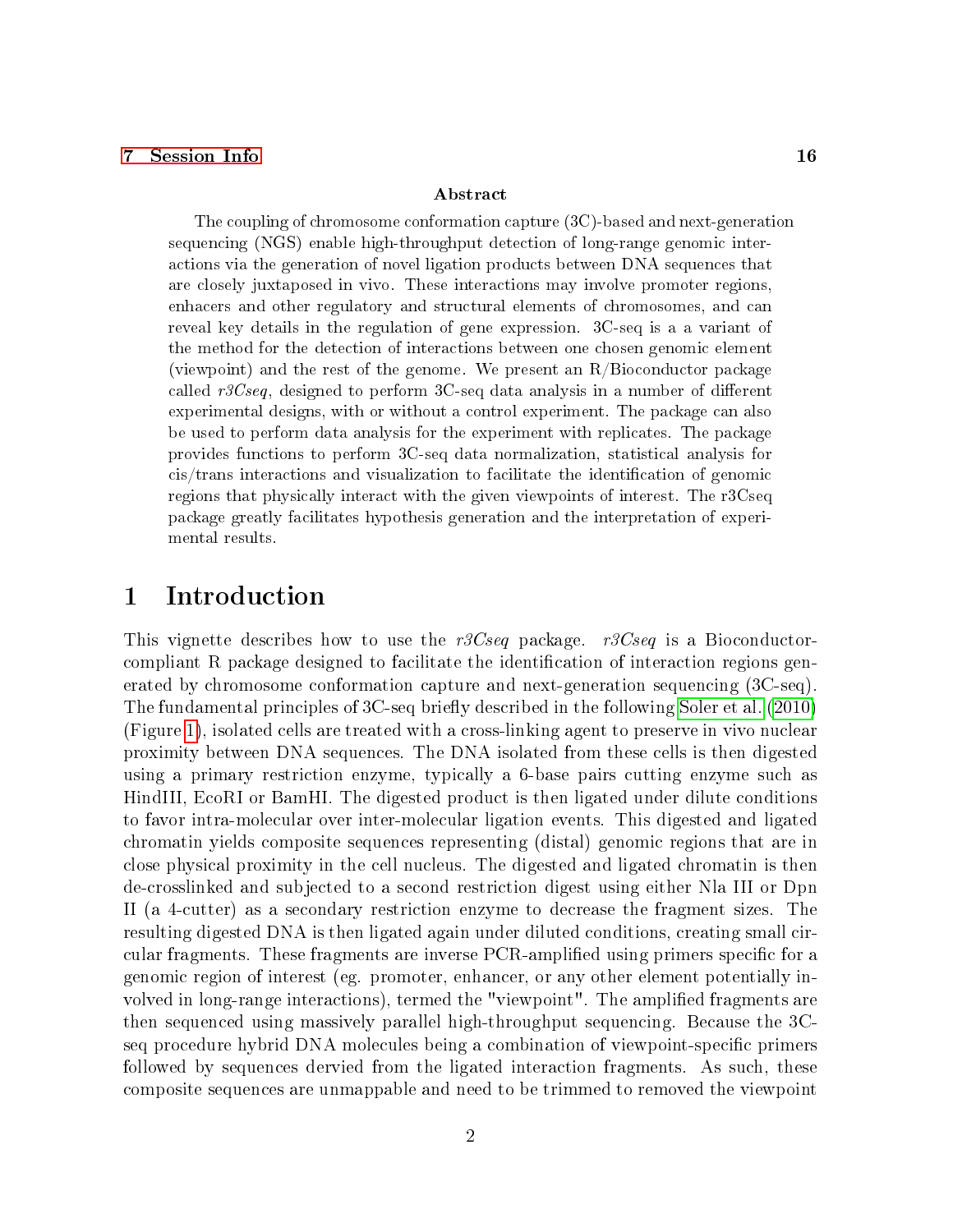

<span id="page-2-0"></span>Figure 1: 3C-seq procedures

sequences, thus leaving only the capture sequence fragments for mapping. After trimming, reads are mapped against a reference genome using alignment software such as Bowtie. A mapped read file generated by the mapping software is then transformed to the BAM file and analyzed by using  $r3Cseq$  package.

 $r3Cseq$  package is built on, and extends the functionality of Bioconductor package such as *GenomicRanges, BSgenome, Rsamtools, and rtracklayer*. The package provides classes and methods to facilitate single-end reads, which are generated by the nextgeneration sequencing. The package can perform data analysis on both single input file (single lane from one experiment) and two input files from an experiment and a control. The package also provides a class and functions to perform 3C-seq data analysis from replicates (see working with replicates section). The key features workflow of  $r3Cseq$ depicts in the following figure. (Figure  $2$ )

 $r3Cseq$  analysis workflow starts from the class initialization. There are two classes found in this package. One is  $r3Cseq$  class that is designed to support a single experiment in both with and without a control experiment. Another is r3CseqInBatch class that is designed to support analysis with replicates. To initialize the class both r3Cseq and  $r3C \text{seqInBatch}$ , a user gives the input parameters for example the input file name. genome assembly version, primary restriction fragment name and so on (see more details in the manual page of r3Cseq and r3CseqInBatch). The class is then will be created and it is ready to perform 3C-seq analysis. The getRawReads and getRawReadsInBatch functions can be next used to read in the BAM files. It may take a few minutes for data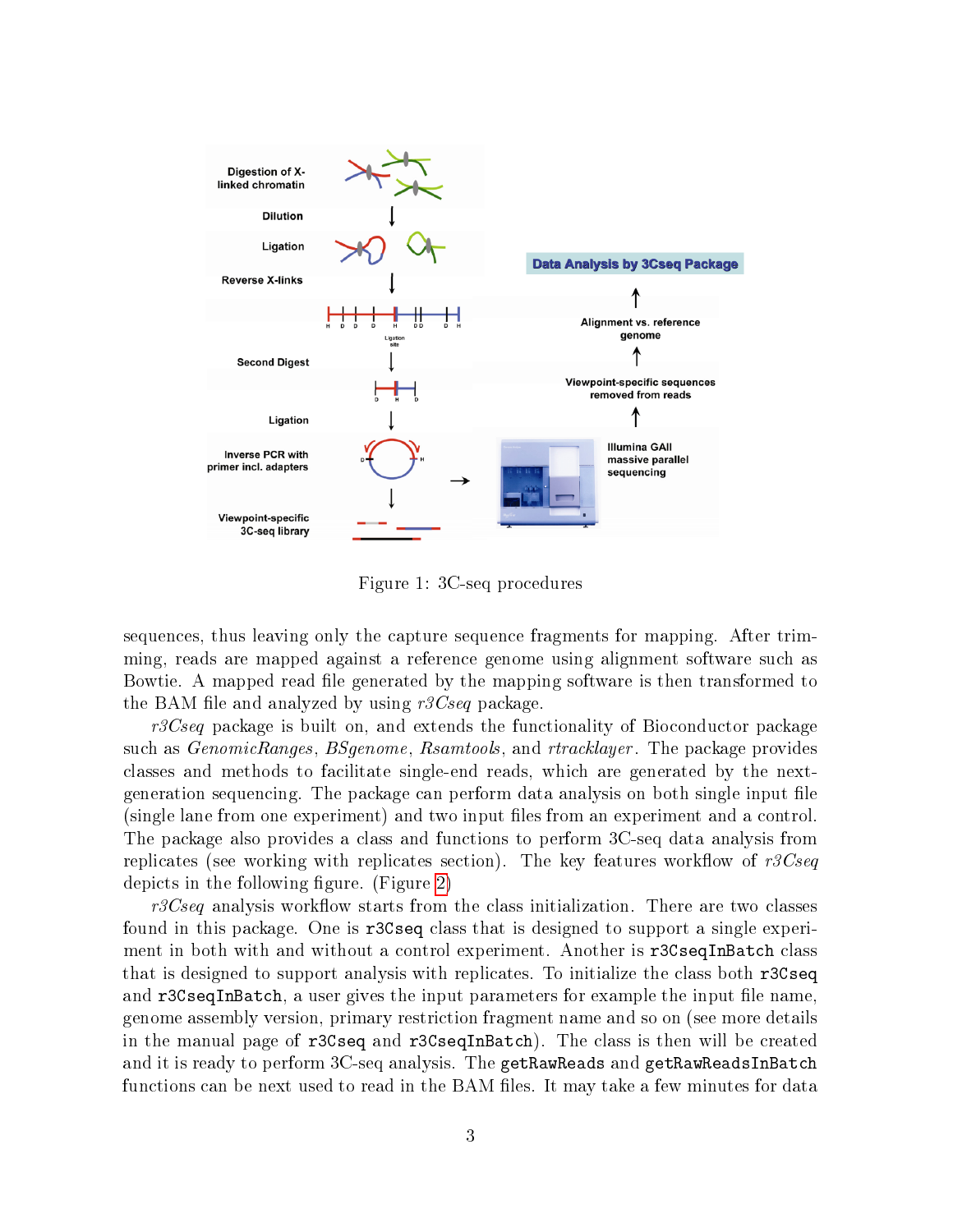

### r3C-Seq key features workflow

<span id="page-3-0"></span>Figure 2: r3Cseq key features workflow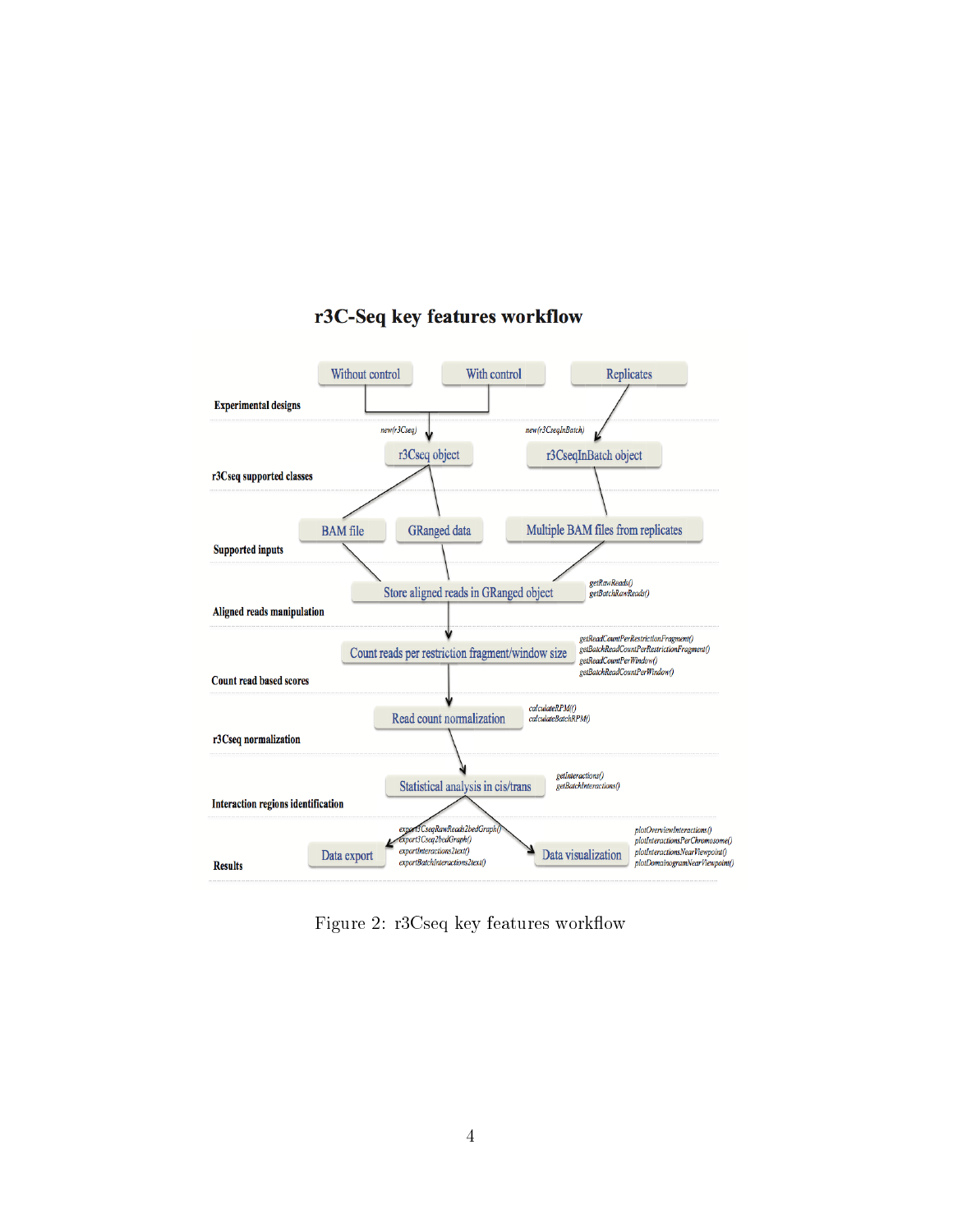processing depending on the size of the input BAM files and the speed of CPU and the size of the RAM of a computer that performs analysis. To run the getRawReadsInBatch function for replicates, a user might have a powerful computer server. getRawReads function reads in aligned reads from input BAM files and transforms aligned reads to the GRanged objects that can be stored in the r3Cseq object, whereas getRawReadsInBatch processes the data in batch and stores the aligned reads GRanges in the R files (rdata). To count number of reads preparing for downstream analysis, r3Cseq provides two ways to count number of reads per region; 1) count number of reads per resitrction fragments, using the function getReadCountPerRestrictionFragment and 2) count the number of reads per non-overlapping window size, using function getReadCountPerWindow, whereas getBatchReadCountPerRestrictionFragment and getBatchReadCountPerWindow can do the same for replicates.  $r3Cseq$  provides calculateRPM and calculateBatchRPM functions to calculate reads per million per restriction fragment size (RPM) as normalized interaction frequency values. There are two methods to calculate RPM. which are described in the r3Cseq paper ?. After data normalization, getInteractions and getBatchInteractions will be performed to identify candidate interactions. Statistical analysis for both cis and trans interactions is described in the r3Cseq paper ?.  $r3Cseq$  provides functions export3CseqRawReads2BedGraph, export3Cseq2bedGraph, exportInteractions2text, and exportBatchInteractions2text to export raw reads and all identified interactions to the bedGraph file format, which is simply uploaded to the UCSC genome browser. The package also provides functionalities for plotting to show data analysis result of interaction regions. Plotting functions consist of plotOverviewInteractions, plotInteractionPerChromosome, plotInteractionNearViewpoint, and plotDomainogramNearViewpoint. These functions will be demonstrated in the visualization of 3C-seq data section.

Here is a list of some of its most important functions.

- 1. getRawReads: a function to read in BAM files.
- 2. getBatchRawReads: a function to read in multiple BAM files for replicates.
- 3. getReadCountPerRestrictionFragment : a function to count the number of reads per restriction fragment. A user has to specify the name of restriction enzyme. The package will then automatically generate the genome-wide restriction fragments and counts how many 3C-seq reads are mapped into that particular restriction fragments.
- 4. getBatchReadCountPerRestrictionFragment : Similar to getReadCountPerRestrictionFragment using it for replicates
- 5. getReadCountPerWindow : a function to count the number of reads per defined non-overalapping window size. A user has to specify the window size of interest. The package will then automatically generate the genome-wide windows and counts how many 3C-seq reads are mapped into that particular windows.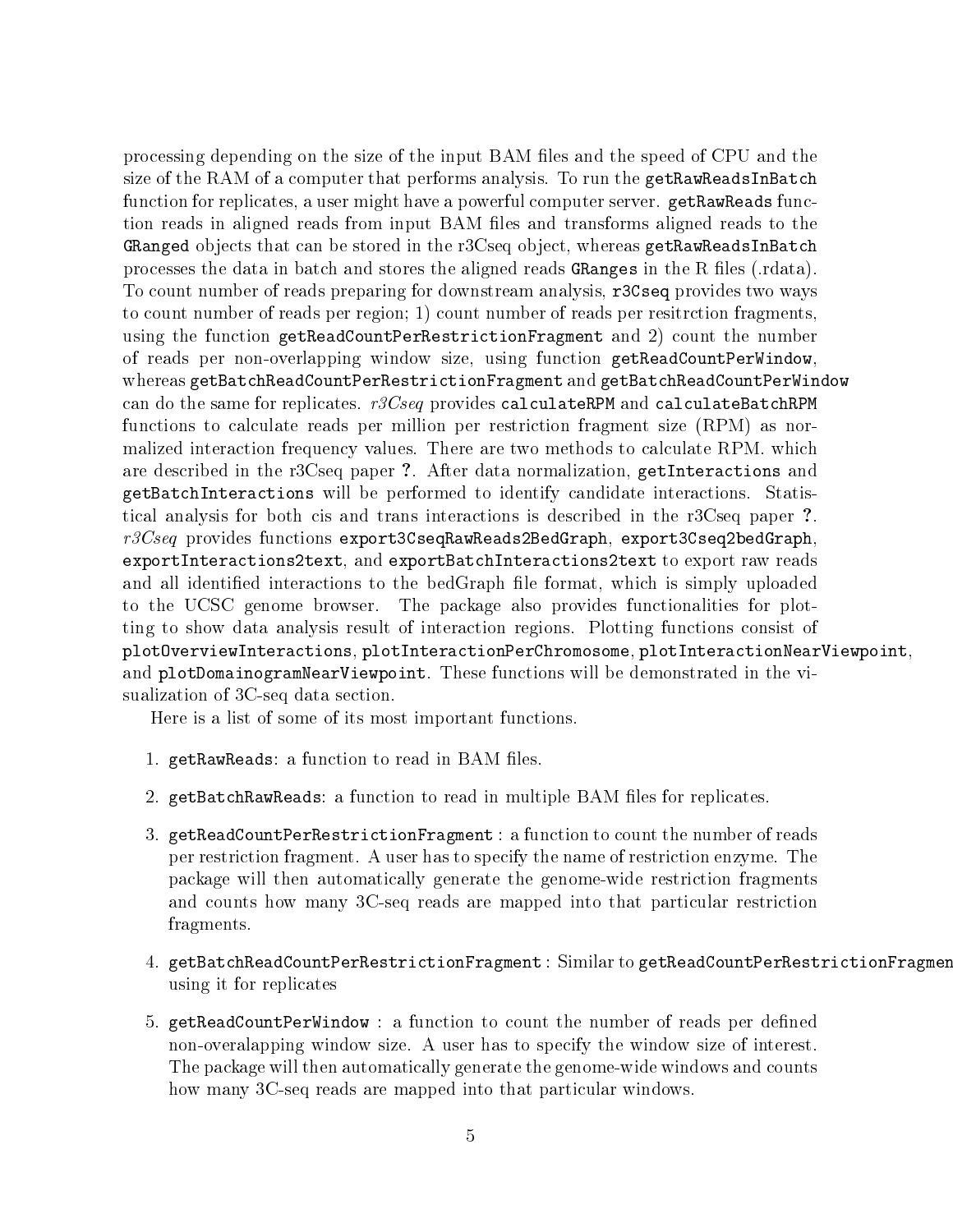- 6. getBatchReadCountPerWindow : similar to getReadCountPerWindow using for replicates
- 7. calculateRPM : a function to calcuate reads per million (RPM) per each restriction fragment
- 8. calculateBatchRPM : similar to calculateRPM using for replicates
- 9. getInteractions : a function to perform statistical analysis to identify candidate interactions
- 10. getBatchInteractions : similar to getInteractions using for replicates
- 11. Visualiztion : the package contains functions for visualizing the interaction regions with the powerful plotting facilities. These functions are plot0verviewInteractions, plotInteractionsNearViewpoint,plotInteractionsPerChromosome, and plotDomainogramNear
- 12. Data export : the package contains functions to export the data into tab-delimited text format, which can be easily uploaded to the UCSC genome browser for further visualization and exploration. Currently it supports the bedGraph format. These functions are export3CseqRawReads2bedGraph, export3Cseq2bedGraph, exportInteractions2text, exportBatchInteractions2text. The package can also generate a summary report in PDF format by generate3CseqReport function.

# <span id="page-5-0"></span>2 Preparation input files for r3Cseq

The required input file for  $r3Cseq$  package is the BAM file, obtained as an output from the mapping software. The represented identifier for a reference genome shown in each input BAM file is important to run  $r3Cseq$  properly. The represented identifier for each chromosome must be in "chr[1..19XYM]" format for the mouse reference genome and "chr[1..22XYM]" format for the human reference genome. Therefore, before using  $r3Cseq$  package, a user has to check the identifier for the reference genome. If the identifier for each chromosome found in the mapped file is not in a proper format for example 'mm9\_ref\_chr01.fa', the Unix command like 'sed' might be used to replace 'mm9\_ref\_chr01.fa' to 'chr1'.

# <span id="page-5-1"></span>3 Getting started

The 3C-seq data generated by ? will be used for the demonstration. The current version of r3Cseq supports mouse, human, and rat genomes. Therefore, the package requires one of the followings  $BSgenome$  packages to be installed;  $BSgenome. Mmusculus. UCSC. mm9. masked$ .  $BSgenome. Mmusculus. UCSC.mm10. masked, BSgenome. Haspiens. UCSC. hgl8. massed, BSgenome. Haspiel$ and BSgenome.Rnorvegicus.UCSC.rn5.masked.

Loading the r3Cseq package into R.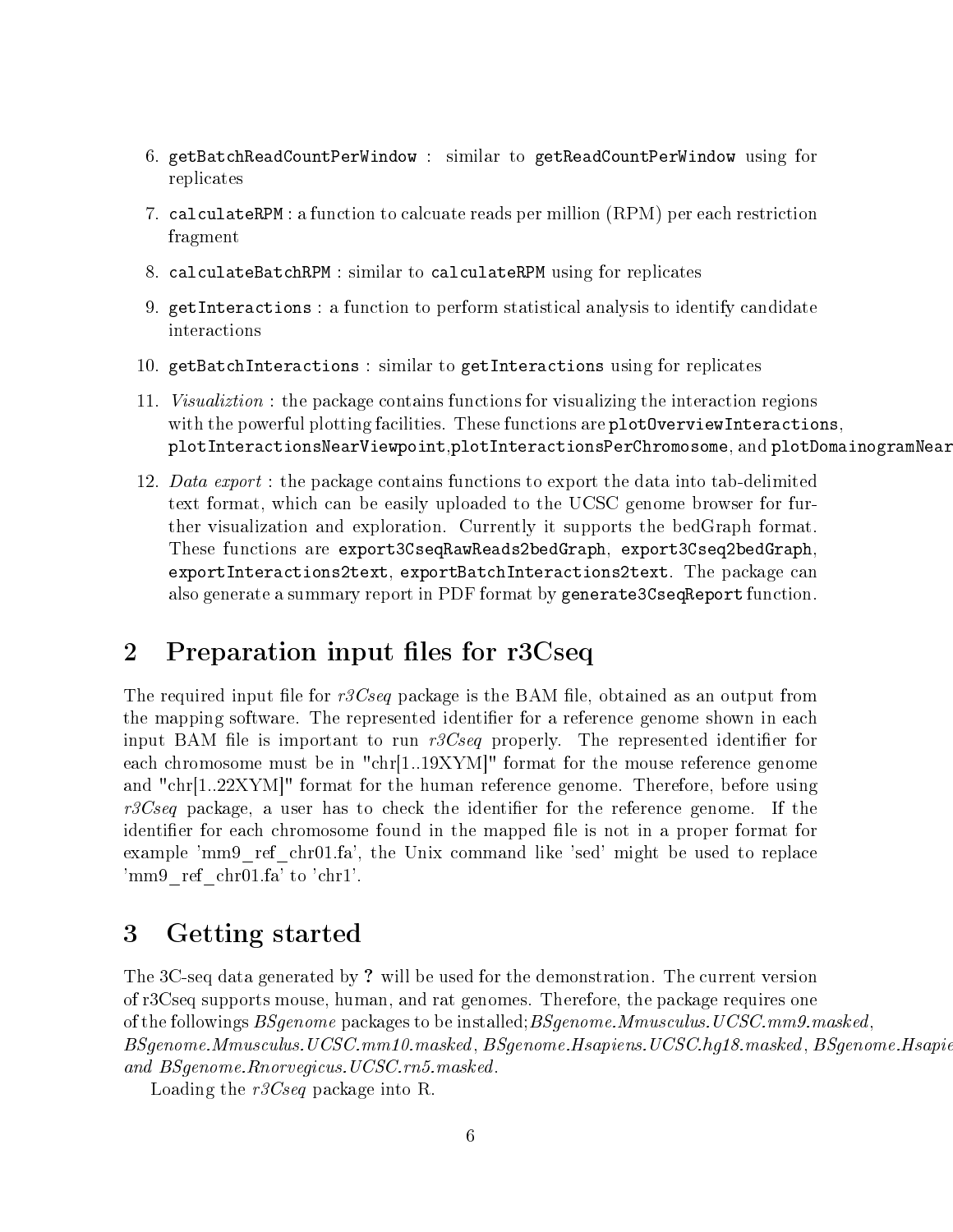```
> library(r3Cseq)
```
There are 2 data sets found in the package.

```
> data(Myb_prom_FL)
```
- > data(Myb\_prom\_FB)
	- 1. Myb\_prom\_FL, the 3C-seq data contains the aligned reads of the Myb promoter interactions signal in fetal liver. It was stored in the GRanges object processed by the Rsamtools package.
	- 2. Myb\_prom\_FB, the 3C-seq data contains the aligned reads of Myb promoter interactions signal in fetal brain.

We will perform  $r3Cseq$  to discover interaction regions, which possibly interact with the promoter region of Myb gene in both fetal liver and brain ?.

## <span id="page-6-0"></span>3.1 r3Cseq object initialization

In this section, we will analyze 3C-seq data, which were derived from fetal liver (expressing high levels of Myb) and fetal brain (expression low level of Myb). The latter will be used as a negative control. More examples of r3Cseq data analysis can be found at the official r3Cseq website  $http://r3cseq.genereg.net.$  We firstly initialized the r3Cseq object.

- > my3Cseq.obj<-new("r3Cseq",organismName='mm9',isControlInvolved=TRUE,
- + viewpoint\_chromosome='chr10',viewpoint\_primer\_forward='TCTTTGTTTGATGGCATCTGTT',
- + viewpoint\_primer\_reverse='AAAGGGGAGGAGAAGGAGGT',expLabel="Myb\_prom\_FL",

```
+ contrLabel="MYb_prom_FB",restrictionEnzyme='HindIII')
```
Definition of input parameters is described in the r3Cseq help page. We next add raw reads from Myb\_prom\_FL and Myb\_prom\_FB to the existing my3Cseq.obj.

```
> expRawData(my3Cseq.obj)<-exp.GRanges
> contrRawData(my3Cseq.obj)<-contr.GRanges
```
Type my3Cseq.obj to see the r3Cseq object:

> my3Cseq.obj

```
An object of class "r3Cseq"
Slot "alignedReadsBamExpFile":
[1] ""
```

```
Slot "alignedReadsBamContrFile":
[1] " ""
```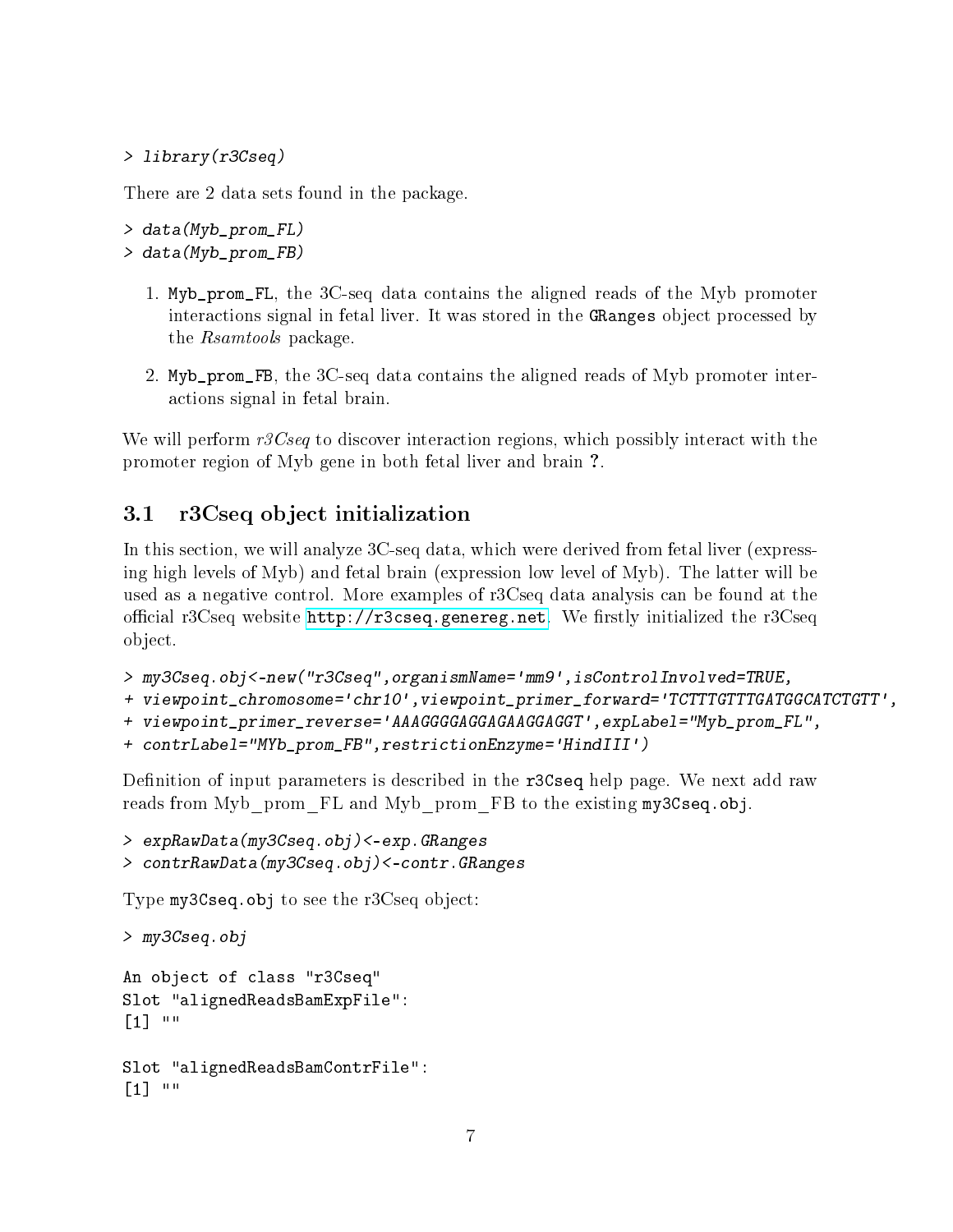Slot "expLabel": [1] "Myb\_prom\_FL" Slot "contrLabel": [1] "MYb\_prom\_FB" Slot "expLibrarySize": integer(0) Slot "contrLibrarySize": integer(0) Slot "expReadLength": integer(0) Slot "contrReadLength": integer(0) Slot "expRawData": GRanges object with 2478476 ranges and 0 metadata columns: seqnames ranges strand <Rle> <IRanges> <Rle> [1] chr1 3005887-3005930 + [2] chr1 3005887-3005930 + [3] chr1 3005887-3005930 + [4] chr1 3005887-3005930 + [5] chr1 3005887-3005930 + ... ... ... ...  $[2478472]$  chrM 12341-12384 + [2478473] chrM 12341-12384 + [2478474] chrM 12341-12384 + [2478475] chrM 12341-12384 + [2478476] chrM 12341-12384 + ------ seqinfo: 22 sequences from an unspecified genome; no seqlengths Slot "contrRawData": GRanges object with 2838018 ranges and 0 metadata columns: seqnames ranges strand <Rle> <IRanges> <Rle>  $[1]$  chr1 3046711-3046754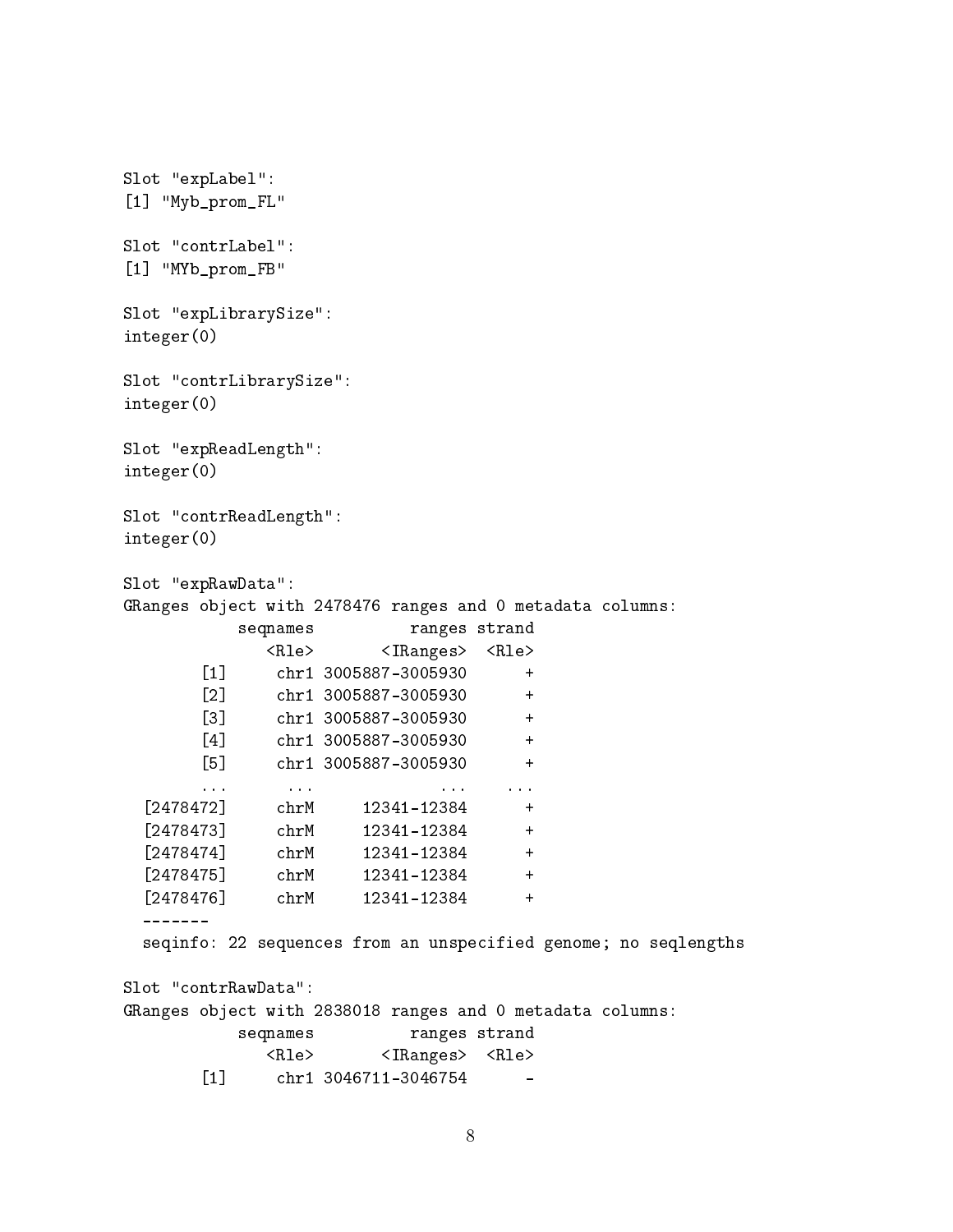[2] chr1 3046711-3046754 - [3] chr1 3046711-3046754 -[4] chr1 3046711-3046754 -[5] chr1 3402788-3402831 + ... ... ... ... [2838014] chrM 11987-12030 + [2838015] chrM 11987-12030 + [2838016] chrM 11987-12030 + [2838017] chrM 11987-12030 + [2838018] chrM 11990-12033 + ------ seqinfo: 22 sequences from an unspecified genome; no seqlengths Slot "organismName": [1] "mm9" Slot "restrictionEnzyme": [1] "HindIII" Slot "viewpoint\_chromosome": [1] "chr10" Slot "viewpoint\_primer\_forward": [1] "TCTTTGTTTGATGGCATCTGTT" Slot "viewpoint\_primer\_reverse": [1] "AAAGGGGAGGAGAAGGAGGT" Slot "expReadCount": GRanges object with 0 ranges and 0 metadata columns: seqnames ranges strand <Rle> <IRanges> <Rle> ------ seqinfo: no sequences Slot "contrReadCount": GRanges object with 0 ranges and 0 metadata columns: seqnames ranges strand <Rle> <IRanges> <Rle> ------ seqinfo: no sequences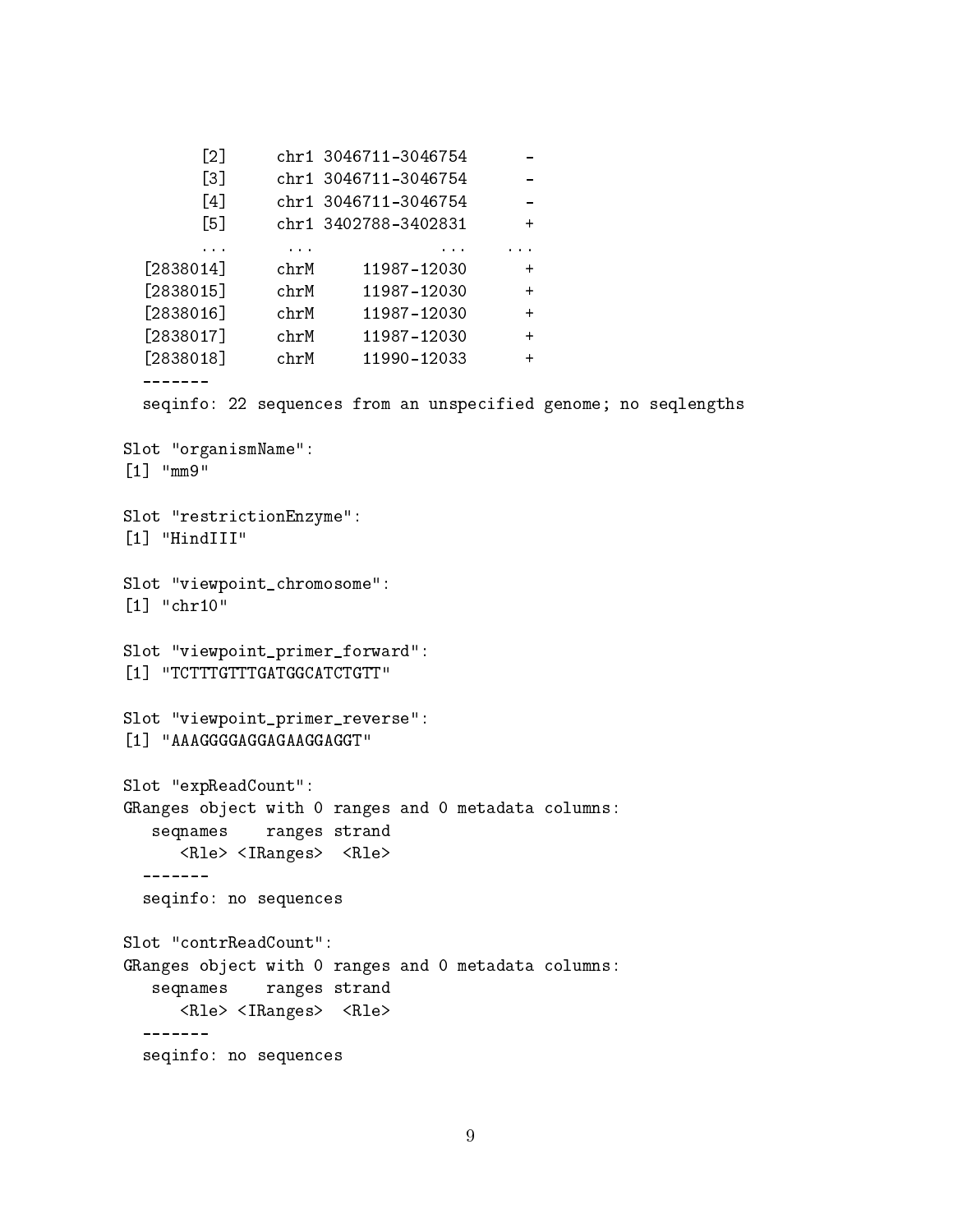```
Slot "expRPM":
GRanges object with 0 ranges and 0 metadata columns:
  seqnames ranges strand
     <Rle> <IRanges> <Rle>
 -------
 seqinfo: no sequences
Slot "contrRPM":
GRanges object with 0 ranges and 0 metadata columns:
  seqnames ranges strand
     <Rle> <IRanges> <Rle>
 -------
 seqinfo: no sequences
Slot "expInteractionRegions":
GRanges object with 0 ranges and 0 metadata columns:
  seqnames ranges strand
     <Rle> <IRanges> <Rle>
 -------
 seqinfo: no sequences
Slot "contrInteractionRegions":
GRanges object with 0 ranges and 0 metadata columns:
  seqnames ranges strand
     <Rle> <IRanges> <Rle>
 -------
 seqinfo: no sequences
Slot "isControlInvolved":
[1] TRUE
```
## <span id="page-9-0"></span>3.2 Getting reads per restriction fragments/user defined window size

To get number of reads per restriction fragement, function getReadCountPerRestrictionFragment will be performed.

> getReadCountPerRestrictionFragment(my3Cseq.obj)

[1] "Fragmenting genome by....HindIII...." [1] "Count processing in the experiment is done." [1] "Count processing in the control is done."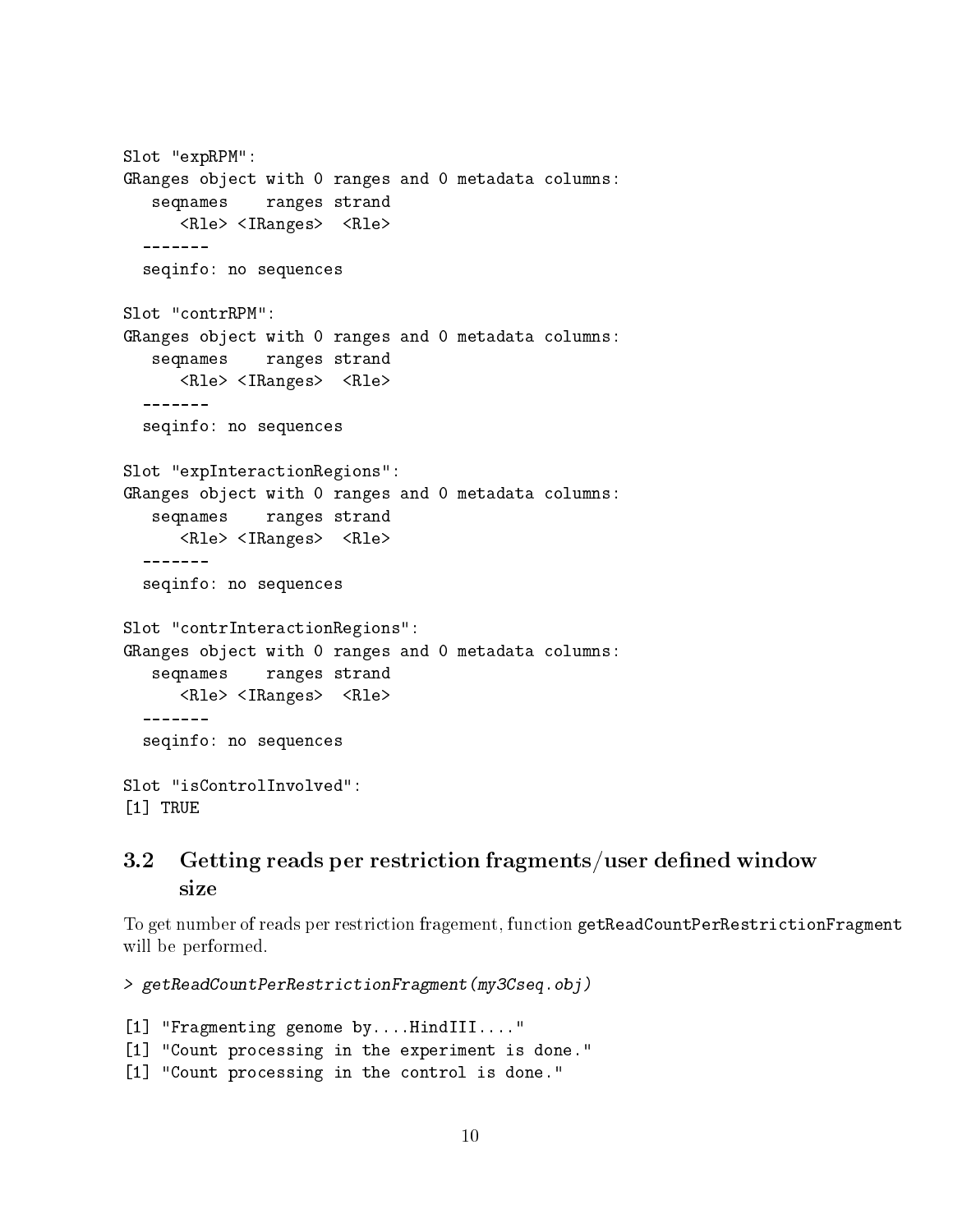The package provides the function getReadCountPerWindow to count number of reads per non-overlapping window size defined by a user.

### <span id="page-10-0"></span>3.3 Normalization

We next perform normalization.

```
> calculateRPM(my3Cseq.obj)
```
[1] "Normal RPM calculation is done."

### <span id="page-10-1"></span>3.4 Getting interaction regions

After normalization, the getInteractions function will be performed.

```
> getInteractions(my3Cseq.obj,fdr=0.05)
```
[1] "Calculation is done. Use function 'expInteractionRegions' or 'contrInteractionRegi

In order to see the result of interaction regions, Two functions expInteractionRegions and contrInteractionRegions need to be used to access the slot of r3Cseq object. To get the result of interaction regions for the experiment, expInteractionRegions will be performed.

```
> fetal.liver.interactions<-expInteractionRegions(my3Cseq.obj)
> fetal.liver.interactions
```

| GRanges object with 19502 ranges and 5 metadata columns: |  |      |                                                                                 |   |                   |  |                    |  |
|----------------------------------------------------------|--|------|---------------------------------------------------------------------------------|---|-------------------|--|--------------------|--|
|                                                          |  |      | seqnames ranges strand                                                          |   |                   |  | nReads             |  |
|                                                          |  |      | <rle> <iranges> <rle>  </rle></iranges></rle>                                   |   |                   |  | $\langle$ integer> |  |
| $\lceil 1 \rceil$                                        |  |      | chr10 3009255-3014345                                                           |   | $\ast$            |  | З                  |  |
| [2]                                                      |  |      | chr10 3067271-3068193                                                           |   | $\ast$            |  | 122                |  |
| $\lceil 3 \rceil$                                        |  |      | chr10 3127452-3132355                                                           |   | $\ast$            |  | 101                |  |
| [4]                                                      |  |      | chr10 3132360-3134033                                                           |   | $\ast$            |  | - 70               |  |
| $\lceil 5 \rceil$                                        |  |      | chr10 3141247-3145770                                                           |   | $\ast$            |  | 113                |  |
|                                                          |  |      |                                                                                 |   |                   |  |                    |  |
| [19498]                                                  |  |      | chrY 1229367-1231265                                                            |   | $\ast$            |  | 2                  |  |
| [19499]                                                  |  |      | chrY 1279671-1287427                                                            |   | $\ast$            |  | 2                  |  |
| [19500]                                                  |  |      | chrY 1293808-1295589                                                            |   | $\ast$            |  | 137                |  |
| [19501]                                                  |  |      | chrY 1686797-1687184                                                            |   | $\ast$            |  | 2                  |  |
| [19502]                                                  |  |      | chrY 2641919-2642337                                                            |   | $\ast$            |  | 1                  |  |
|                                                          |  | RPMs |                                                                                 | Ζ | p. value q. value |  |                    |  |
|                                                          |  |      | <numeric> <numeric> <numeric> <numeric></numeric></numeric></numeric></numeric> |   |                   |  |                    |  |
| [1]                                                      |  |      | $0.0605738 - 0.1731100 1.000000$                                                |   |                   |  |                    |  |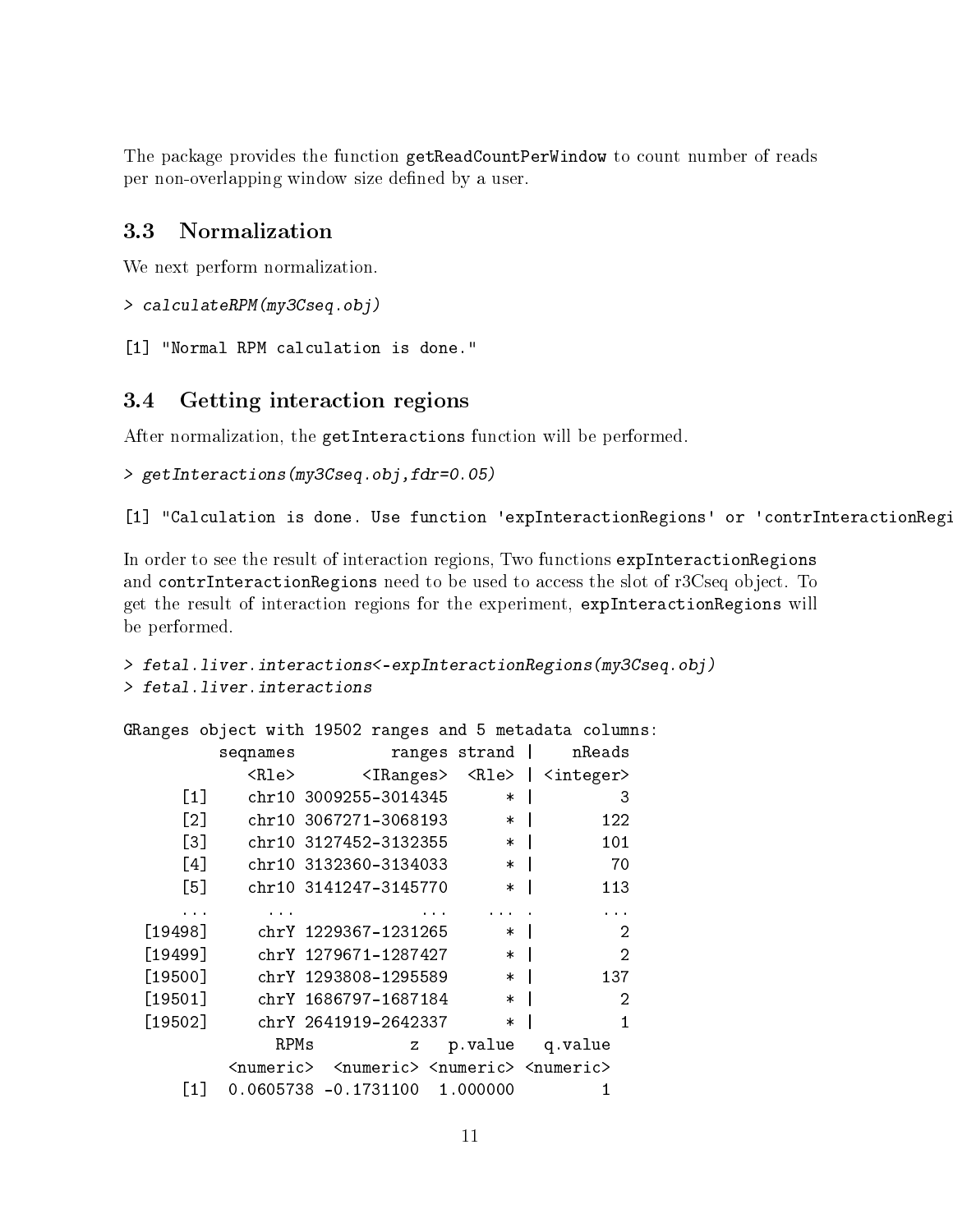```
[2] 11.8504107 0.1063353 0.915316 1
   [3] 9.0555762 0.0407624 0.967485 1
   [4] 5.3727006 -0.0368364 1.000000 1
   [5] 10.6253420 0.0673961 0.946266 1
   ... ... ... ... ...
[19498] 0.0340050 -0.445466 1.000000 1
[19499] 0.0340050 -0.445466 1.000000 1
[19500] 13.9779585 0.229991 0.818098 1
[19501] 0.0340050 -0.445466 1.000000 1
[19502] 0.0126735 -0.450470 1.000000 1
-------
seqinfo: 21 sequences from an unspecified genome; no seqlengths
```
To get the result of interaction regions for the control, contrInteractionRegions will be performed.

```
> fetal.brain.interactions<-contrInteractionRegions(my3Cseq.obj)
> fetal.brain.interactions
```

|                   | GRanges object with 9684 ranges and 5 metadata columns:                         |                                                                   |              |               |                                          |                 |                |
|-------------------|---------------------------------------------------------------------------------|-------------------------------------------------------------------|--------------|---------------|------------------------------------------|-----------------|----------------|
|                   | seqnames                                                                        |                                                                   |              | ranges strand |                                          |                 | nReads         |
|                   |                                                                                 | <rle> <iranges> <rle>   <integer></integer></rle></iranges></rle> |              |               |                                          |                 |                |
| $\left[1\right]$  |                                                                                 | chr10 3019822-3022796                                             |              |               | $\ast$                                   |                 | 425            |
| $\lceil 2 \rceil$ |                                                                                 | chr10 3063618-3067025                                             |              |               | $\ast$                                   |                 | 525            |
| $\left[3\right]$  |                                                                                 | chr10 3087994-3096004                                             |              |               | $\overline{\phantom{a}}$                 |                 | 309            |
|                   | [4]                                                                             | chr10 3138895-3141226                                             |              |               | $\ast$                                   |                 | 750            |
|                   | $\begin{bmatrix} 5 \end{bmatrix}$                                               | chr10 3148290-3157485                                             |              |               | $\ast$                                   |                 | 4              |
| $\cdots$          | $\sim$ $\sim$ $\sim$                                                            |                                                                   |              |               | <b><i>Committee Committee States</i></b> |                 | $\cdots$       |
|                   | $[9680]$ chrY 1686797-1687184                                                   |                                                                   |              |               | $\ast$                                   |                 | 1              |
| $[9681]$          | chrY 1690876-1691262                                                            |                                                                   |              |               | $\overline{\phantom{a}}$                 |                 | $\mathbf{1}$   |
|                   | [9682] chrY 2371312-2391988                                                     |                                                                   |              |               | $\ast$                                   |                 | $\mathbf{1}$   |
|                   | [9683] chrY 2884699-2887174 *                                                   |                                                                   |              |               |                                          |                 | $\mathbf{1}$   |
| $[9684]$          | chrY 2890136-2899310                                                            |                                                                   |              |               | $\ast$                                   |                 | $\overline{1}$ |
|                   | RPMs                                                                            |                                                                   | $\mathbf{z}$ |               |                                          | p.value q.value |                |
|                   | <numeric> <numeric> <numeric> <numeric></numeric></numeric></numeric></numeric> |                                                                   |              |               |                                          |                 |                |
|                   | $[1]$ 44.851838 0.2283635 0.819364                                              |                                                                   |              |               |                                          |                 | 1              |
|                   | $[2]$ 59.109041 0.3818504 0.702572                                              |                                                                   |              |               |                                          |                 | $\mathbf{1}$   |
|                   | $[3]$ 29.577233 0.0709858 0.943409                                              |                                                                   |              |               |                                          |                 | $\mathbf{1}$   |
|                   | [4] 94.187285 0.7229188 0.469730                                                |                                                                   |              |               |                                          |                 | $\mathbf{1}$   |
|                   | $[5]$ 0.101139 -0.3636379 1.000000                                              |                                                                   |              |               |                                          |                 | 1              |
|                   |                                                                                 |                                                                   |              |               |                                          |                 |                |
|                   | $[9680]$ 0.0165381 -0.473664                                                    |                                                                   |              |               | $\mathbf{1}$                             |                 | 1              |
|                   | $[9681]$ 0.0165381 -0.473664                                                    |                                                                   |              |               | 1                                        |                 | 1              |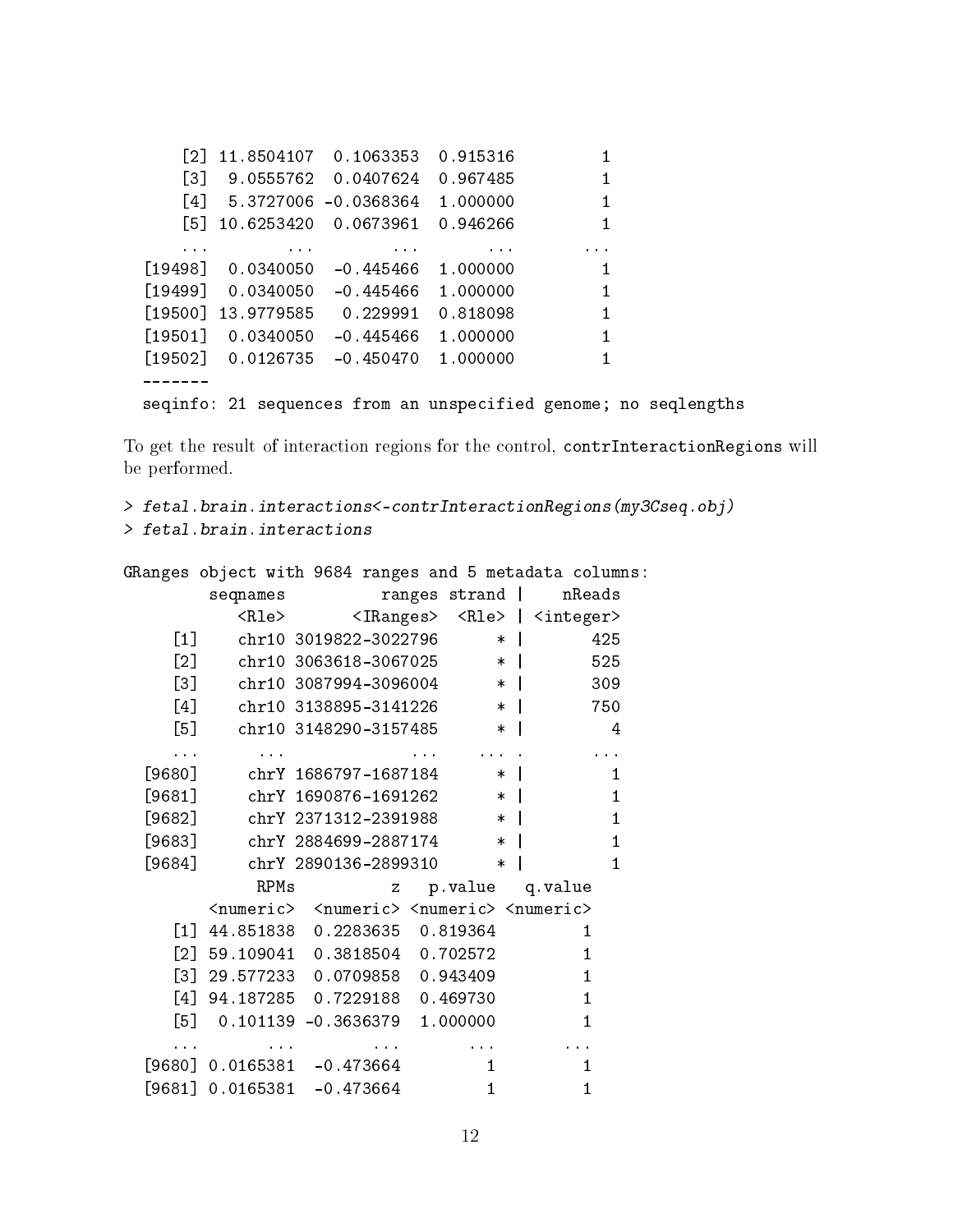[9682] 0.0165381 -0.473664 1 1 [9683] 0.0165381 -0.473664 1 1 [9684] 0.0165381 -0.473664 1 1 ------ seqinfo: 21 sequences from an unspecified genome; no seqlengths

### <span id="page-12-0"></span>3.5 Getting the viewpoint information

To see the viewpoint information, getViewpoint function can be used. getViewpoint will return the RangedData object of the viewpoint information.

```
> viewpoint<-getViewpoint(my3Cseq.obj)
> viewpoint
GRanges object with 1 range and 0 metadata columns:
     seqnames ranges strand
        <Rle> <IRanges> <Rle>
 [1] chr10 20880662-20880775 *
 -------
 seqinfo: 1 sequence from an unspecified genome; no seqlengths
```
# <span id="page-12-1"></span>4 Visualization of 3C-seq data

 $r3Cseq$  package provides visualization functions. These functions are plot0verviewInteractions, plotInteractionsNearViewpoint, plotInteractionsPerChromosome, and PlotDomainogramNearView

#### <span id="page-12-2"></span>4.1 The overview plot of interactions

plotOverviewInteractions function shows the overview of interaction regions distributed across genome.

> plotOverviewInteractions(my3Cseq.obj)

### <span id="page-12-3"></span>4.2 Plot of interactions in cis

plotInteractionsNearViewpoint function shows the zoom in of interaction regions located close to the viewpoint.

```
> plotInteractionsNearViewpoint(my3Cseq.obj)
```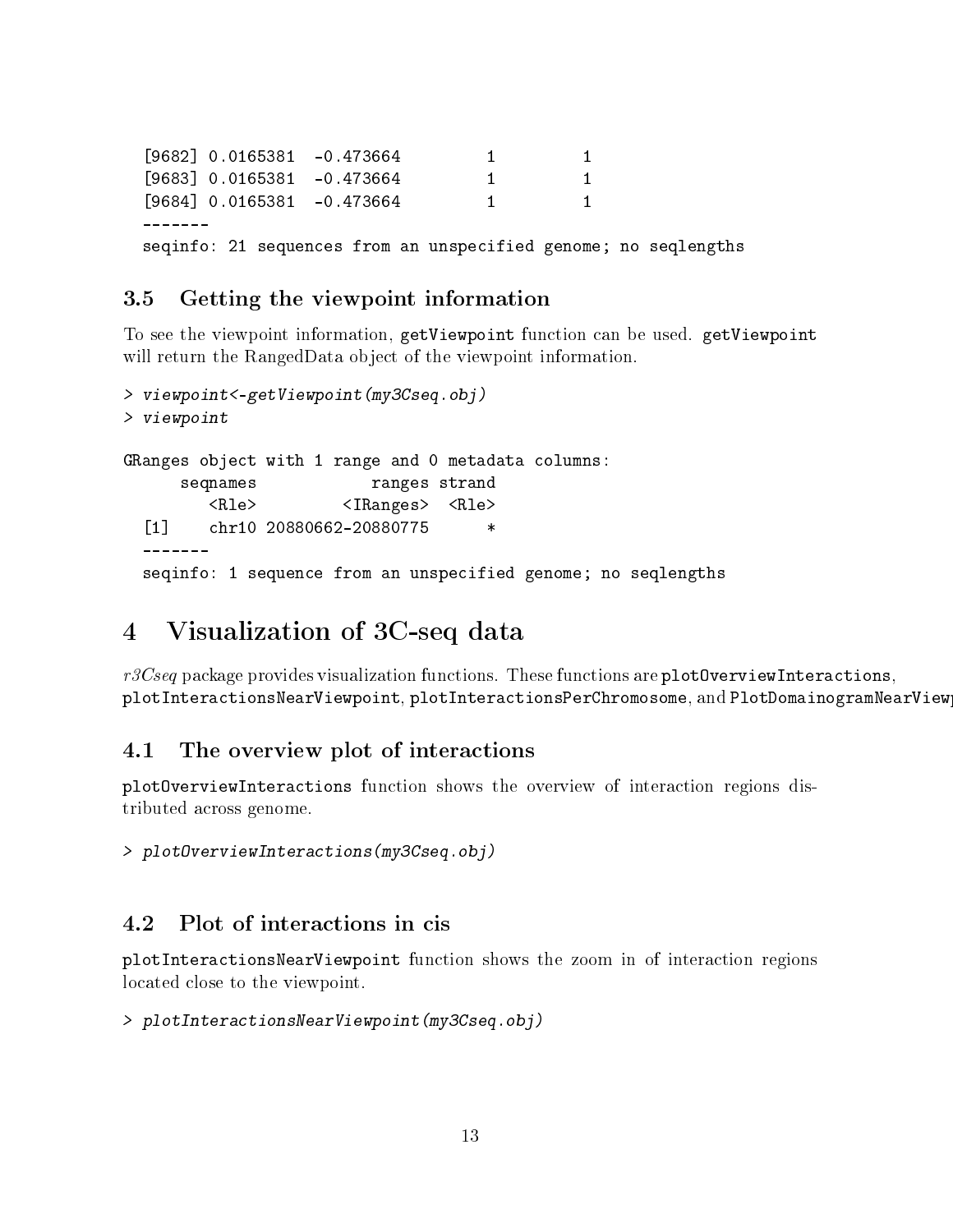#### **3C−seq distribution of interaction regions (q−value <= 0.05 )**



Figure 3: Distribution of interaction regions across genome



Figure 4: Zoom in interaction regions near the viewpoint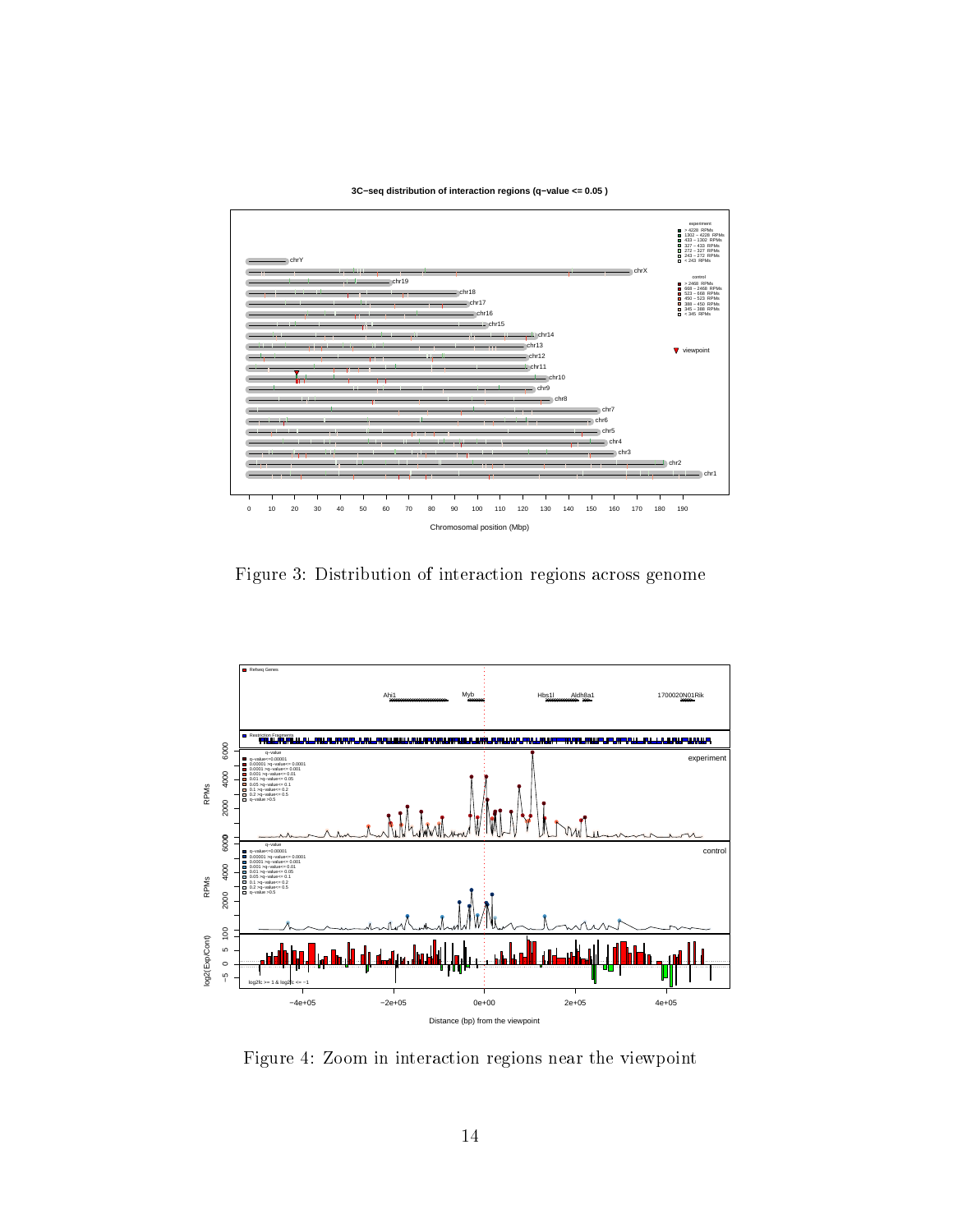

Figure 5: Distribution of interaction regions across chromosome 10

### <span id="page-14-0"></span>4.3 Plot of interactions in each selected chromosome

plotInteractionsPerChromosome function shows the interaction regions found in the chromosome10.

> plotInteractionsPerChromosome(my3Cseq.obj,"chr10")

### <span id="page-14-1"></span>4.4 Domainogram of interactions

plotDomainogramNearViewpoint function shows the domainogram of interactions found in cis. This function may takes several minutes to produce domainograms. We therefore, skip this command to produce plots for the vignette. You can see the example of the plots and find more details at [http://r3Cseq.genereg.net.](http://r3Cseq.genereg.net)

> #plotDomainogramNearViewpoint(my3Cseq.obj)

# <span id="page-14-2"></span>4.5 Associate interaction signals to the Refseq genes

getExpInteractionsInRefseq and getContrInteractionsInRefseq functions can be used to detect the list of genes that contain significant interaction signals in their proximity.

```
> detected_genes<-getExpInteractionsInRefseq(my3Cseq.obj)
> head(detected_genes)
```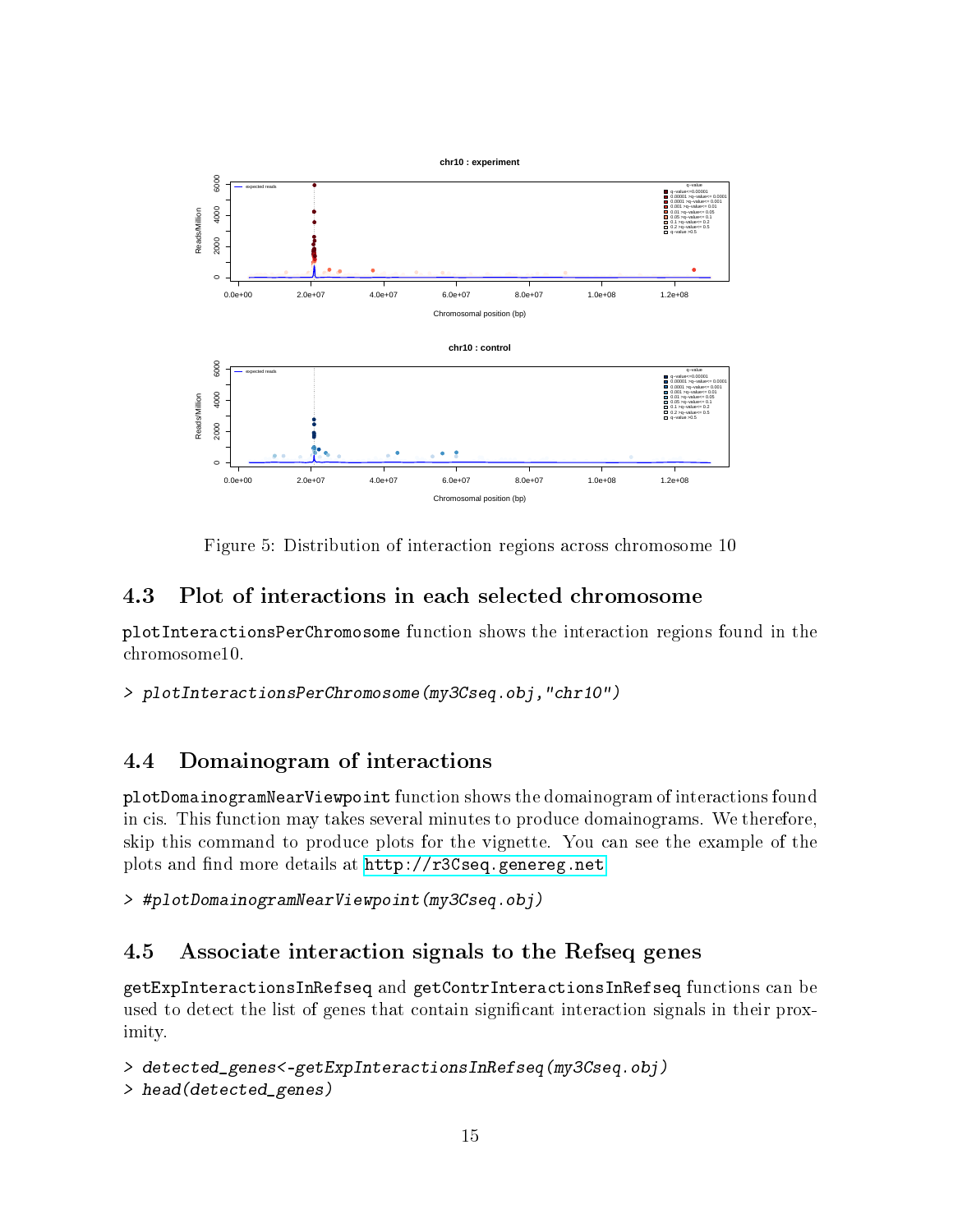|     |       |         | chromosome gene_name total_nReads total_RPMs |           |
|-----|-------|---------|----------------------------------------------|-----------|
| 141 | chr10 | Myb     | 43217                                        | 20539.955 |
| 118 | chr10 | Hbs11   | 34310                                        | 16031.869 |
| 19  | chr10 | Ahi1    | 29738                                        | 11912.850 |
| 23  | chr10 | Aldh8a1 | 9422                                         | 3633.383  |
| 111 | chr4  | Gm5506  | 14317                                        | 3632.061  |
| 112 | chr4  | Gm5801  | 12007                                        | 3042.817  |

### <span id="page-15-0"></span>4.6 Export interactions to the bedGraph format

export3Cseq2bedGraph function exports all interactions from the RangedData to the bedGraph format, which simply upload to the UCSC genome browser.

> #export3Cseq2bedGraph(my3Cseq.obj)

#### <span id="page-15-1"></span>4.7 Summary report

generate3CseqReport function generates the summary report from  $r3Cseq$  analysis results. The report contains a pdf file for all plots and text files of interaction regions. This function may takes several minutes to produce the report. We therefore, skip this command during the vignette creation.

```
> #generate3CseqReport(my3Cseq.obj)
```
# <span id="page-15-2"></span>5 Working with replicates

The example of how to work with replicats can be found at  $http://r3cseq.genereg.$ [net/.](http://r3cseq.genereg.net/)

# <span id="page-15-3"></span>6 r3Cseq website

We have developed the website [http://r3cseq.genereg.net.](http://r3cseq.genereg.net) The website provides more details of r3Cseq analysis pipeline. The example data sets and the current version of r3Cseq package can be downloaded from the website.

# <span id="page-15-4"></span>7 Session Info

```
> sessionInfo()
```
R version 4.2.0 RC (2022-04-21 r82226) Platform: x86\_64-pc-linux-gnu (64-bit)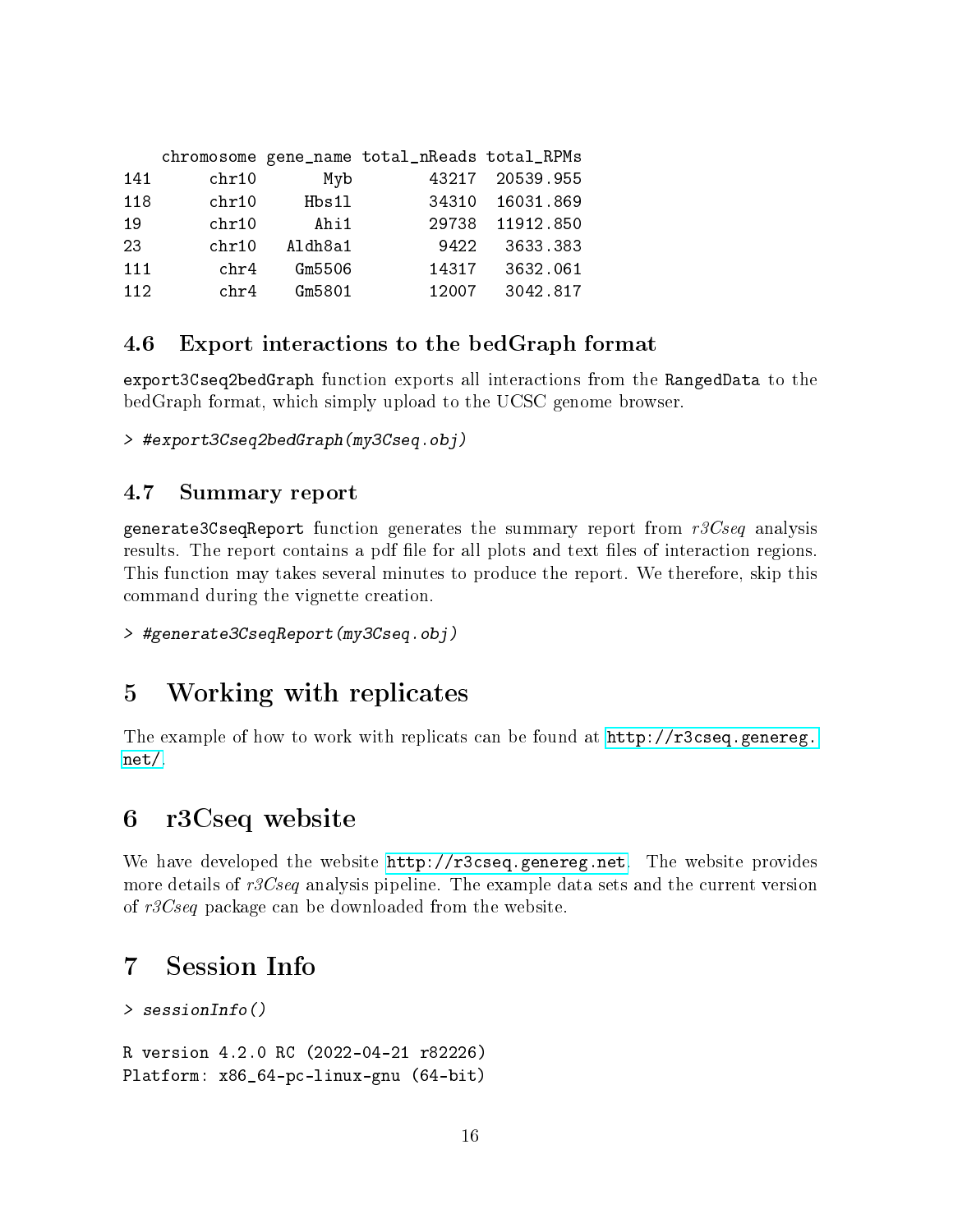Running under: Ubuntu 20.04.4 LTS Matrix products: default BLAS: /home/biocbuild/bbs-3.16-bioc/R/lib/libRblas.so LAPACK: /home/biocbuild/bbs-3.16-bioc/R/lib/libRlapack.so locale: [1] LC\_CTYPE=en\_US.UTF-8 LC\_NUMERIC=C [3] LC\_TIME=C LC\_COLLATE=C [5] LC\_MONETARY=C LC\_MESSAGES=en\_US.UTF-8 [7] LC\_PAPER=en\_US.UTF-8 LC\_NAME=C [9] LC\_ADDRESS=C LC\_TELEPHONE=C [11] LC\_MEASUREMENT=en\_US.UTF-8 LC\_IDENTIFICATION=C attached base packages: [1] splines stats4 stats graphics grDevices [6] utils datasets methods base other attached packages: [1] RSQLite\_2.2.12 [2] BSgenome.Mmusculus.UCSC.mm9.masked\_1.3.99 [3] BSgenome.Mmusculus.UCSC.mm9\_1.4.0 [4] BSgenome\_1.65.0 [5] r3Cseq\_1.43.0 [6] qvalue\_2.29.0 [7] VGAM\_1.1-6 [8] rtracklayer\_1.57.0 [9] Rsamtools\_2.13.0 [10] Biostrings\_2.65.0 [11] XVector\_0.37.0 [12] GenomicRanges\_1.49.0 [13] GenomeInfoDb\_1.33.0 [14] IRanges\_2.31.0 [15] S4Vectors\_0.35.0 [16] BiocGenerics\_0.43.0 loaded via a namespace (and not attached): [1] MatrixGenerics\_1.9.0 Biobase\_2.57.0 [3] bit64\_4.0.5 gsubfn\_0.7 [5] assertthat\_0.2.1 blob\_1.2.3 [7] GenomeInfoDbData\_1.2.8 yaml\_2.3.5 [9] pillar\_1.7.0 lattice\_0.20-45